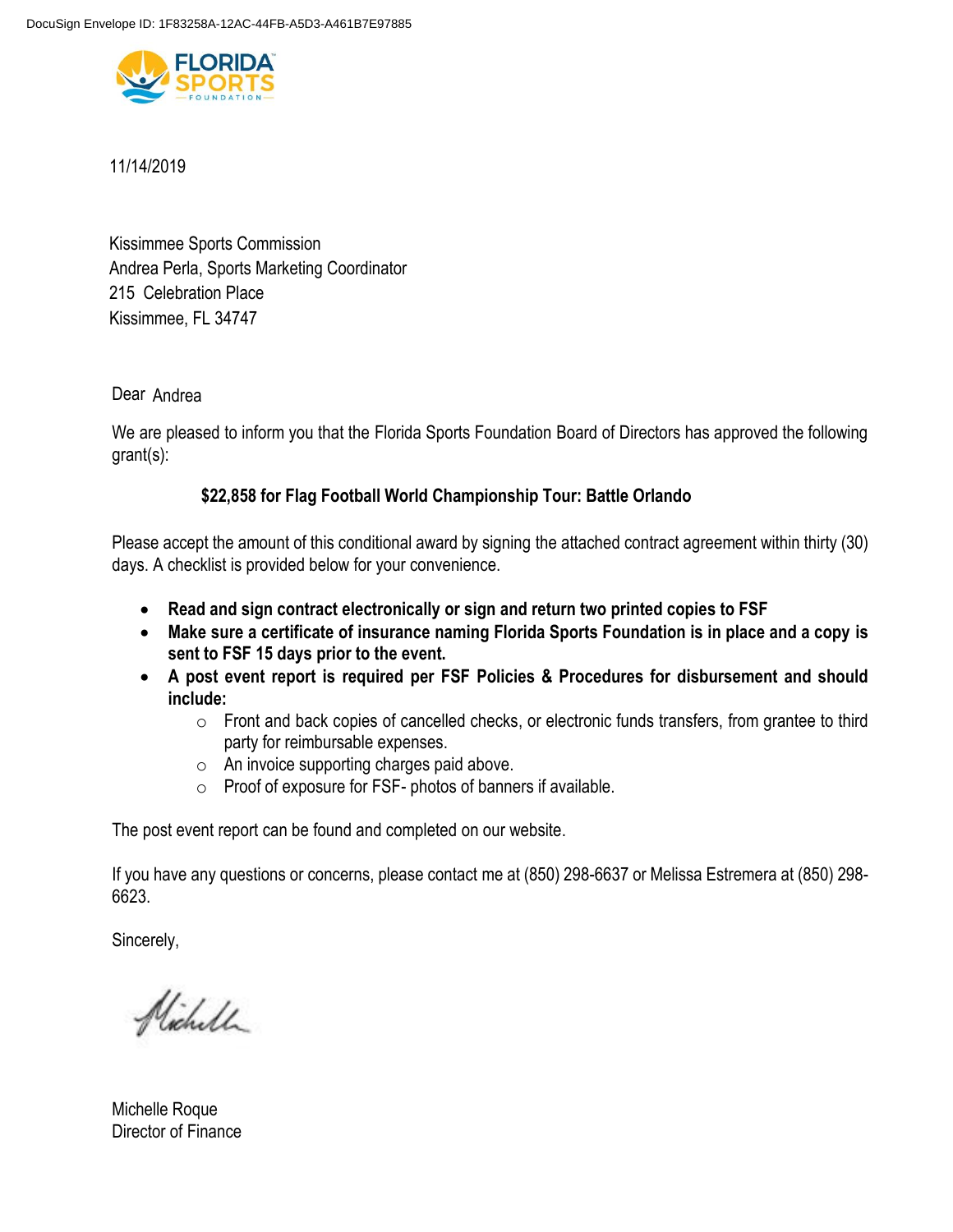## **FLORIDA SPORTS FOUNDATION Major Grant Program - Grant Agreement**

**THIS GRANT AGREEMENT** entered into this day, **11/14/2019**, by and between the Florida Sports Foundation, Inc., a division of Enterprise Florida, Inc., hereinafter referred to as the "Grantor" and **Kissimmee Sports Commission**, hereinafter referred to as the "Grantee". **11/14/2019**

#### **WITNESSETH**

**WHEREAS,** the State of Florida Legislature mandated in Section 288.901(f), Florida Statutes, that the Grantor shall assist and market professional and amateur sport teams and sporting events in Florida; and the Grantor is empowered to make grants of funds in accordance with the promotion of major and minor sporting events; and,

**WHEREAS**, the Florida Sports Foundation has approved an appropriation for such grant.

**IT IS,** in consideration of the mutual undertakings and agreements hereinafter set forth, agreed between the Grantor and the Grantee as follows:

### 1.0 **PARTIES:**

The parties and their respective addresses for the purposes of this Agreement are:

## **Florida Sports Foundation**

101 North Monroe Street, Suite 1000 Tallahassee, FL 32301

### **Kissimmee Sports Commission**

Kissimmee, FL 34747 215 Celebration Place Andrea Perla

### 2.0 **NOTICES**:

All notices between the parties, provided for herein, shall be either by confirmed fax, confirmed FedEx or certified mail, return receipt requested, delivered to the address of the parties as set forth in section 1.0 above.

### 3.0 **GRANT DESCRIPTION**:

The Grantee will expend grant funds in accordance with "Paragraph 6.0 a" and "Attachment A". Funds made available by the Grantor pursuant to this Grant Agreement shall be expended solely for the purpose of the project and the legislatively appropriated purpose.

- (a) Grantee: **Kissimmee Sports Commission**
- (b) Payee: **Osceola Convention and Visitors Bureau, Inc.**
- (c) Name/Date of Event: **Flag Football World Championship Tour: Battle Orlando 1/17/2020 thru 1/19/2020**
- (d) Total Amount of Grant**: \$ 22,858**
- (e) Project Budget: As provided in Grant Application.
- (f) Reporting Schedule: Grantee shall submit final report and request for reimbursement within ninety (90) days of the last day of the event, except for all events taking place in June, which are due by the first day of September following the event.
- (g) Grant Period: **11/14/2019 through the end of Event**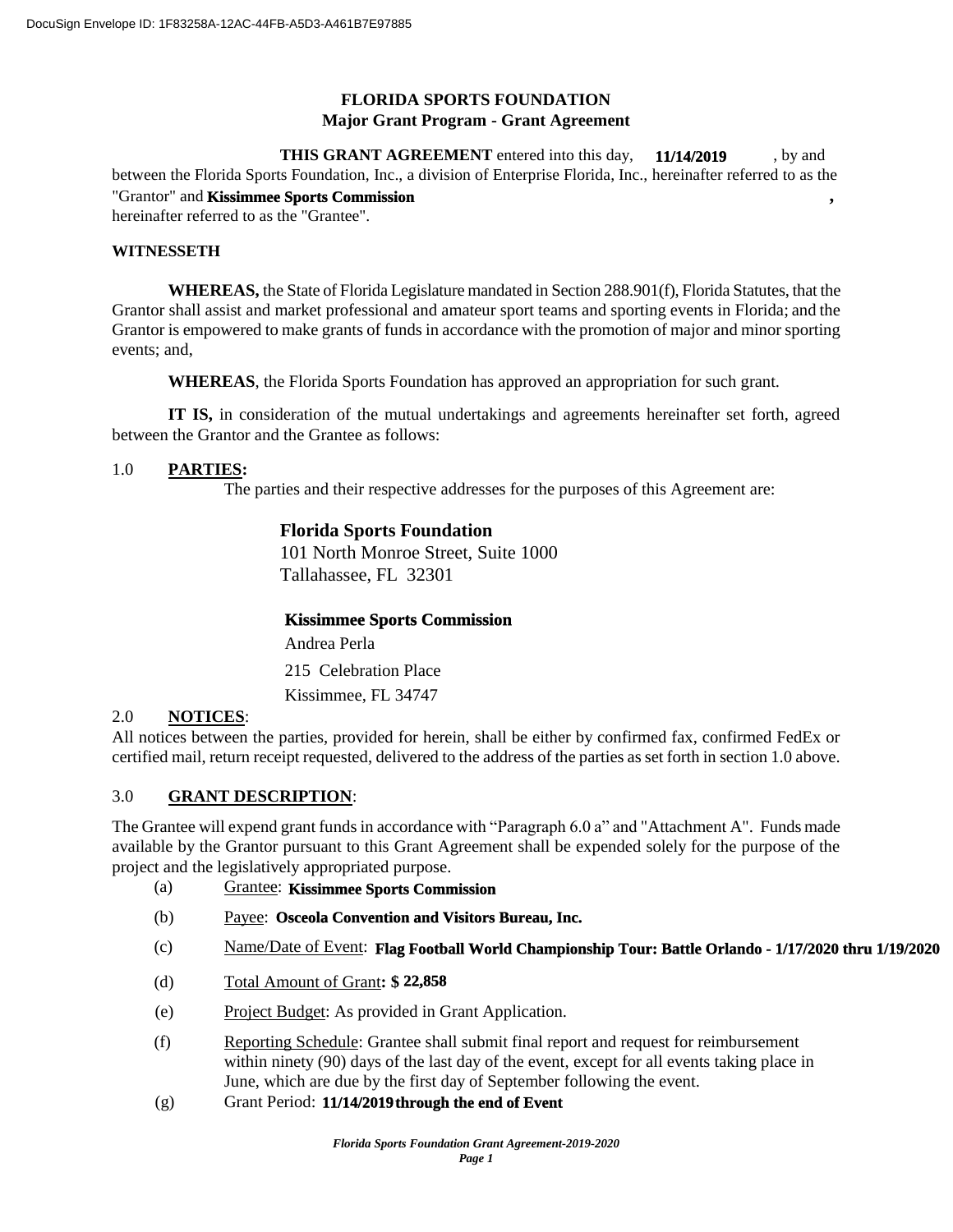### 4.0 **GRANT REQUIREMENTS**:

(a) Audit: Grantee will complete a post event report, an accounting of the events financial activity, and proper use of funds provided by this Agreement, within ninety (90) days after the event and provide documentation evidencing the direct impact of the event. The Grantee agrees to comply with the audit requirement of Sections 215.97 and 17.03, Florida Statutes, and all applicable Rules of the Auditor General as referenced in Attachment A.

(b) Records: Grantee shall retain and maintain all records, including records of all payments made by the Grantee in connection with this Agreement, and make available and provide access for financial audit as may be requested by the Grantor, the Grantor's independent auditor, by the state personnel of the Office of the Florida Auditor General, Chief Financial Officer and Office of the Chief Inspector General. Records shall include books, records, documents and other evidence, including, but not limited to, vouchers, bills, invoices, requests for payment, and other supporting documentation, which, according to generally accepted governmental accounting principles, procedures and practices, sufficiently and properly reflect all program costs expended in the performance of this Grant Agreement. Such records shall be retained for a minimum period of seven (7) years after termination of this Agreement.

(c) Cancellation: Grantee shall notify the Grantor immediately if the event is canceled and the Grantee shall return any funds dispersed pursuant to this Agreement within seven (7) days of such cancellation.

(d) Insurance: Grantee shall, prior to event, provide proof of insurance listing the Grantor as an additional insured for all purposes, with minimum liability coverage of \$1,000,000 per occurrence. If Grantee is a government entity, agency or subdivision pursuant to Section 768.28, Florida Statutes, and/or a self-insurer pursuant to Section 768.28, Florida Statutes, and does not otherwise provide proof of its own insurance listing Grantor as an additional insured for all purposes, with minimum liability coverage of \$1,000,000 per occurrence, Grantee, notwithstanding its compliance with any requirements imposed by said statute, shall ensure that any third-party recipient of said Grant Funds list Grantor as an additional insured for all purposes, with minimum liability coverage of \$1,000,000 per occurrence. Grantee shall provide said proof of insurance listing Grantor as an additional insured for all purposes, with minimum liability coverage of \$1,000,000 per occurrence, as a condition precedent to Grantee's receipt of said Grant Funds.

(e) Indemnification: Grantee shall act as an independent contractor and not as an employee of the Grantor in the performance of the tasks and duties, which are the subject of this Grant Agreement. The Grantee shall be liable, and agrees to be liable for, and to the extent allowed by law, shall indemnify, defend, and hold the Grantor, the state of Florida, and its employees and agents, harmless from all liability of any nature or kind, including costs and expenses for or on account of any copyrighted, patented, or unpatented inventions, process or articles manufactured by the Grantee, and well as claims, suits, judgments, or damages arising from the Grantee's performance of the tasks and duties which are the subject of this Grant Agreement. If Grantee is a government entity, the Grantee is subject to the provisions and limitations of 768.28 Florida Statute, and agrees to indemnify, hold harmless and defend Grantor from and against claims, demands, causes of action, losses, damages, liabilities, costs and expenses (including attorney's fees) caused as a result of the negligent acts of the government entity or its employees.

## 5.0 **TERMINATION**:

(a) Breach: The Agreement may be terminated by the Grantor for breach upon failure of the Grantee to perform any requirement or provisions of this Agreement upon no less than twenty-four (24) hours written notice from the time the Grantor becomes aware of the breach. If Grantor determines that a breach of any provision of this agreement has occurred, Grantor has the right to withhold a portion of the grant award as determined by the Board of Directors.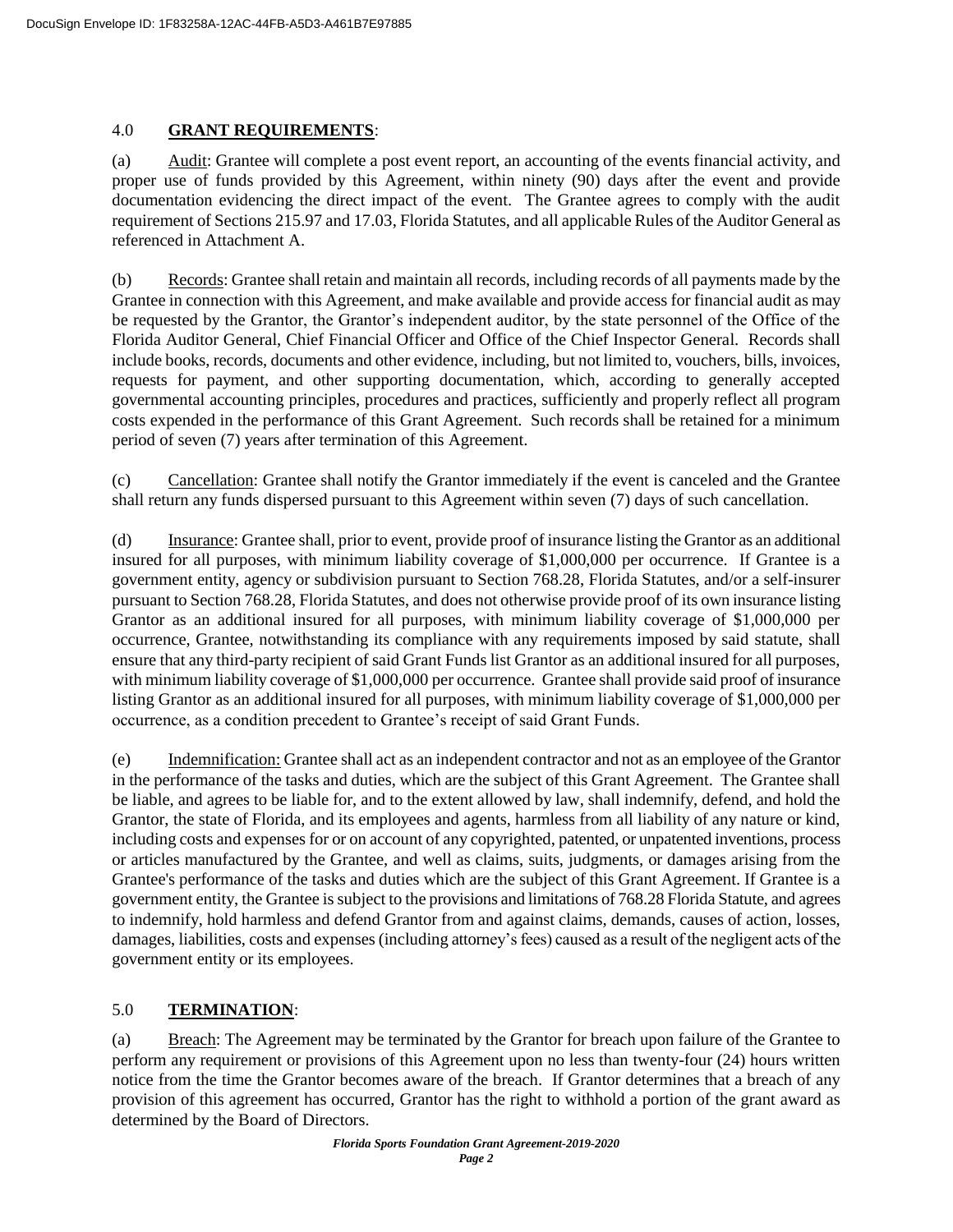(b) Refusal to Grant Public Access: This Agreement may be terminated by the Grantor for refusal by the Grantee to allow public access to all documents, papers, letters, or other material subject to the provisions of Chapter 119, Florida Statutes, and made or received by the Grantee in conjunction with this Agreement. (Section 287.058, Florida Statutes)

(c) Unauthorized Aliens: Grantor will consider the employment of unauthorized aliens, by any contractor or subcontractor, as described by Section 274A(e) of the Immigration and Nationalization Act, cause for termination of this Agreement. Grantee shall utilize the U.S. Department of Homeland Security's E-Verify, in accordance with the terms governing the use of the system, to verify the employment eligibility of:

(a) All persons employed during the contract term by the contractor to perform employment duties within Florida; and

(b) All persons (including subcontractors) assigned by Grantee to perform work pursuant to this agreement.

# 6.0 **PAYMENTS**:

(a) Transfer of Funds. Funds will be made available by the Grantor to the Grantee, as a reimbursement for paid invoices, which are supported by canceled checks dated within the grant period, upon receipt and review of a completed Post Event Report. Only those items identified as allowable below will be reimbursed. The following summarizes the allowable/disallowable expenses that may be used for reimbursement.

Allowable Expenses:

- 1. Promotion, marketing & programming
- 2. Paid advertising & media buys
- 3. Production & technical expenses; officials
- 4. Site fees, venue rentals, costs (contract help)
- 5. Rentals, insurance, rights fees, bid fees, sanction fees, non-monetary awards

### Disallowable Expenses:

- 1. General and administrative expenses
- 2. Building, renovating and/or remodeling
- 3. Permanent equipment purchases
- 4. Debts incurred prior to the grant
- 5. Programs which solicit advertising
- 6. Hospitality or social functions including meals or banquets
- 7. Travel expenses

(b) Availability of Funds. The Grantor's liability under this Grant Agreement is contingent upon the continued availability of an annual appropriation by the Legislature of the State of Florida. In the event this Grant Agreement extends beyond the Grantor's current fiscal year that begins on July 1 of each year and ends on June 30 of each succeeding year, the Grantor and the Grantee mutually agree that performance and payment during subsequent fiscal periods is contingent upon sufficient funds being appropriated. The Grantor shall be the final determiner of the availability of such funds.

## 7.0 **LEGAL REQUIREMENTS**:

(a) With respect to its interpretation, construction, effect, performance, enforcement, and all other matters, this Grant Agreement shall be governed by, and be consistent with, the whole law of the state of Florida, both procedural and substantive. Any and all litigation arising under this Grant Agreement shall be brought in the appropriate state of Florida court in Leon County, Florida.

(b) Grantee agrees to comply with any and all applicable federal, state, and local laws related to the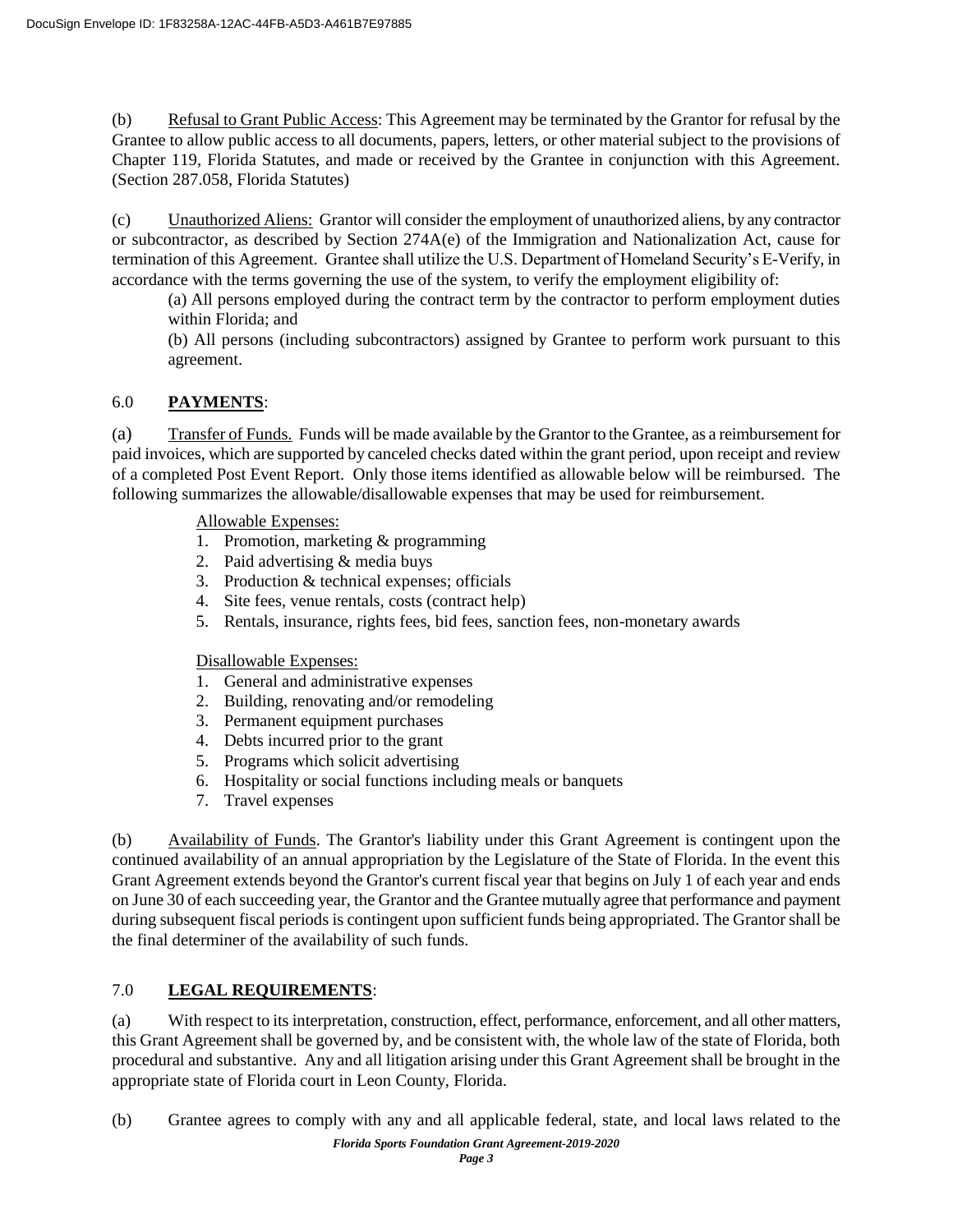#### execution of the Grant Agreement.

8.0 **MODIFICATION:** This writing and any Attachments herein, contains the entire Grant Agreement of the parties. No representations were made or relied upon by either party, other than those that are expressly set forth. No agent, employee, or other representative of either party is empowered to alter any of the terms of this Grant Agreement, unless done in writing and signed by an executive officer of the Grantee and designee for the Grantor.

### 9.0 **MISCELLANEOUS:**

(a) The Grantor is not bound by any agreements to indemnify or hold harmless, nor responsible for liquidated damages or cancellation charges.

(b) No provision of this Grant Agreement shall be construed as a waiver by the Grantor of any right, defense or claim, which the Grantor may have in any litigation arising under the Grant Agreement. Nor shall any Agreement provision be construed as a waiver by the state of Florida, and its employees and agents, of any right to initiate litigation.

(c) The Grantee affirms that it is aware and knowledgeable of the Grantor's Grant Program Policies  $\&$ Procedures in place and effective throughout the term of this Grant Agreement, which contains information and documentation required for the release of grant funds not found in this Agreement.

(d) The Grantee agrees to coordinate with other components of State and local economic development systems, and avoid duplication of existing State and local services and activities.

### 10.0 **VENDORS ON SCRUTINIZED COMPANIES LIST:**

By executing this Agreement, the Grantee certifies that it is not: (1) listed on the Scrutinized Companies that Boycott Israel List, created pursuant to section 215.4725, Florida Statutes, (2) engaged in a boycott of Israel, (3) listed on the Scrutinized Companies with Activities in Sudan List or the Scrutinized Companies with Activities in the Iran Petroleum Energy Sector List, created pursuant to section 215.473, Florida Statutes, or (4) engaged in business operations in Cuba or Syria. Pursuant to section 287.135(5), Florida Statutes, the GRANTOR may immediately terminate this Agreement for cause if the Grantee is found to have submitted a false certification as to the above or if the Grantee is placed on the Scrutinized Companies that Boycott Israel List, is engaged in a boycott of Israel, has been placed on the Scrutinized Companies with Activities in Sudan List or the Scrutinized Companies with Activities in the Iran Petroleum Energy Sector List, or has been engaged in business operationsin Cuba or Syria, during the term ofthe Agreement. Ifthe GRANTOR determines that the Grantee has submitted a false certification, the GRANTOR will provide written notice to the Grantee. Unless the Grantee demonstrates in writing, within 90 calendar days of receipt of the notice, that the GRANTOR's determination of false certification was made in error, the GRANTOR shall bring a civil action against the Grantee. If the GRANTORS's determination is upheld, a civil penalty equal to the greater of \$2 million or twice the amount of this Agreement shall be imposed on the Grantee, and the Grantee will be ineligible to bid on any Agreement with a Florida agency or local governmental entity for three years after the date of the GRANTOR's determination of false certification by the GRANTOR. (If federal law ceases to authorize the states to adopt and enforce the contracting prohibition identified in this paragraph, this paragraph shall be null and void).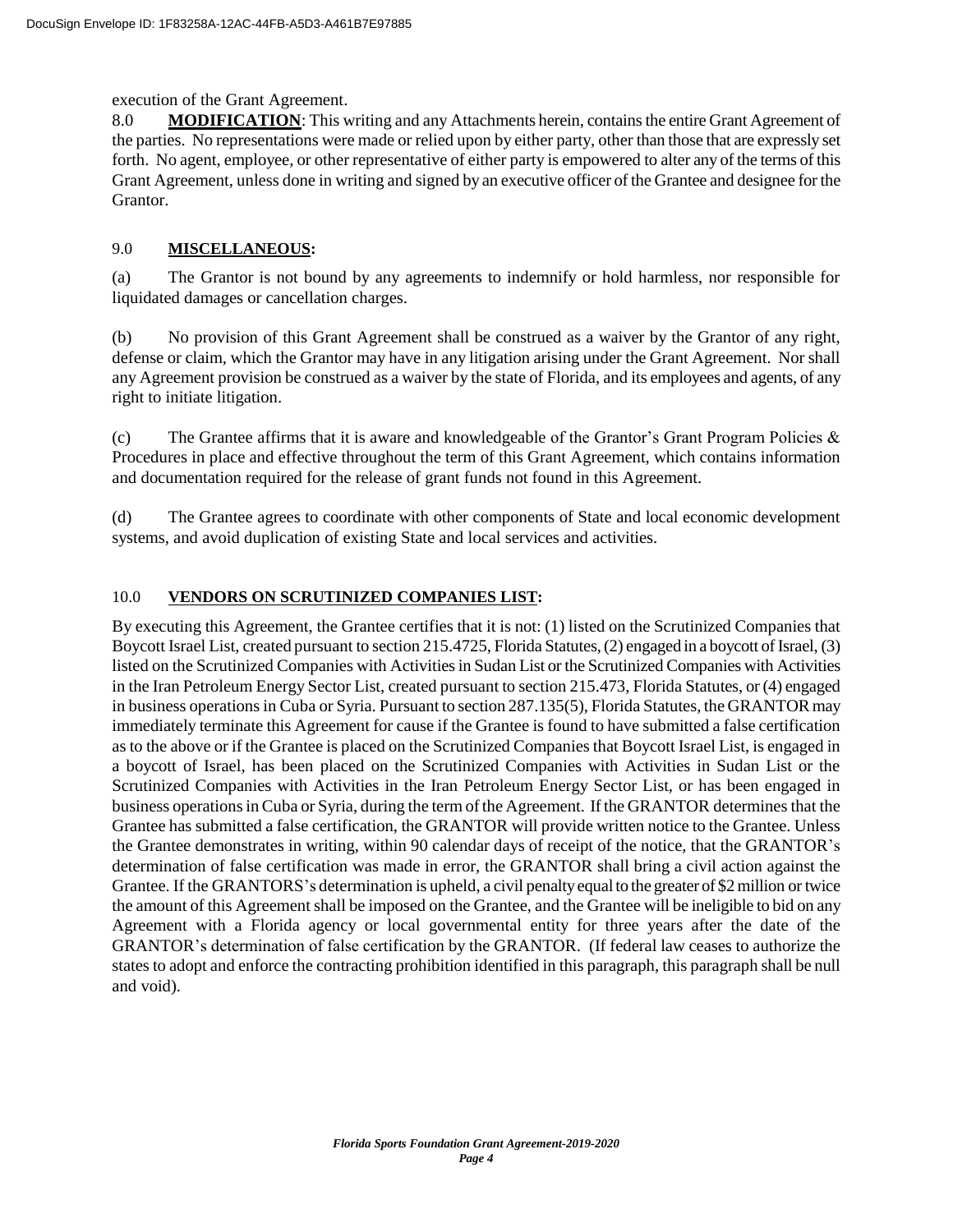### 11.0 **TIME IS OF THE ESSENCE:**

Time is of the essence regarding the performance obligations set forth in this Agreement. Deadlines to timely complete deliverables, reports, information and documentation shall be strictly construed.

**IN WITNESS WHEREOF,** the parties have caused their hand to be set by their respective duly authorized officials hereto.

| <b>Florida Sports Foundation</b> | <b>For Kissimmee Sports Commission</b>              |
|----------------------------------|-----------------------------------------------------|
| -DocuSigned by:<br>llugela Suggs | -DocuSigned by:<br>John Poole<br>$-4128496107F84D8$ |
| Angela Suggs, President & CEO    | Signature - Authorized Agent                        |
| 12/3/2019                        | <b>JOHN POOLE</b>                                   |
| Date                             | Title                                               |
|                                  | 12/3/2019                                           |
|                                  | Date                                                |

The remainder of this page is intentionally left blank.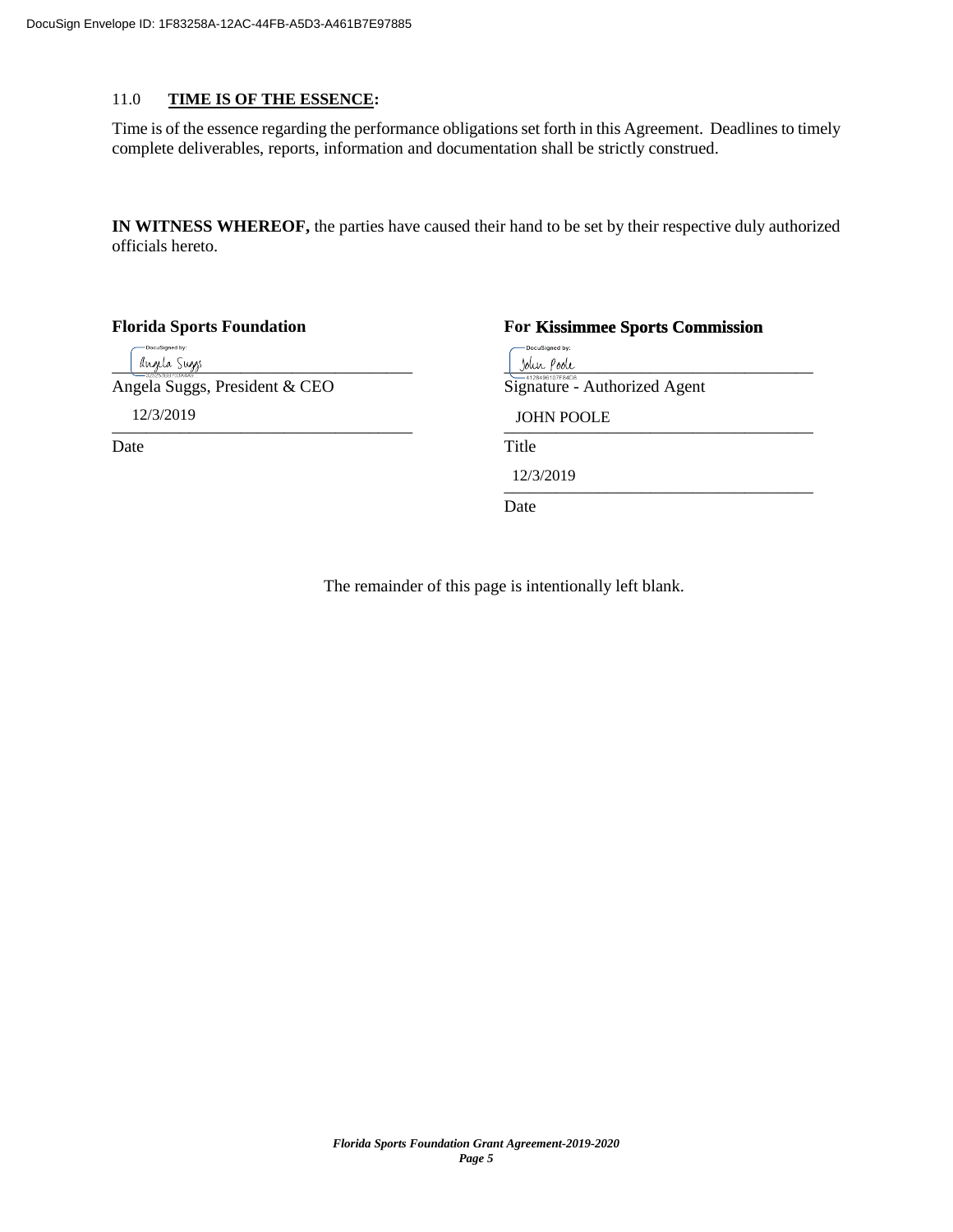### **Attachment A**

### **THIS IS A STATE FUNDED AWARD**

- 1. The Grantor hereby indicates state financial assistance is used to fund this Agreement, awarded through the Department of Economic Opportunity by an agreement.
- 2. State Project

|           | FLORIDA SPORTS FOUNDATION Funding FY 2019-2020 |                                   |  |  |  |  |
|-----------|------------------------------------------------|-----------------------------------|--|--|--|--|
| Line Item | Title                                          | <b>Fund</b>                       |  |  |  |  |
| 2324      | Grants and Aids - FLORIDA SPORTS               | <b>State Economic Enhancement</b> |  |  |  |  |
|           | <b>FOUNDATION</b>                              | and Development (SEED) TF         |  |  |  |  |
| 2324      | Grants and Aids - FLORIDA SPORTS               | <b>Professional Sports</b>        |  |  |  |  |
|           | <b>FOUNDATION</b>                              | Development TF                    |  |  |  |  |

### **Catalog of State Financial Assistance**

Standard state project number identifier: **40.040** 

State Project Title: **Local Economic Development Initiatives**

Agency: **Department of Economic Opportunity**

Program: **Community Development/Division of Strategic Business Development**

Budget Entity: **40300100 / 40300200 / 40400100 Community and Economic Development Projects**

Specific Appropriation: **Line Item 2324**

Appropriation Category: **100562 / 100931 / 102241 – Community and Economic Development Projects**

Authorization:**GAA**

- 3. In connection with the audit requirements addressed in herein, the Grantee shall ensure that the audit complies with the requirements of Section 215.97(8), Florida Statutes. This includes submission of a financial reporting package as defined by Section 215.97(2), Florida Statutes, and Chapters 10.550 (local governmental entities) or 10.650 (nonprofit and for-profit organizations), Rules of the Auditor General.
- 4. Additional information regarding the Florida Single Audit Act can be found at: https://apps.fldfs.com/fsaa/statutes.aspx